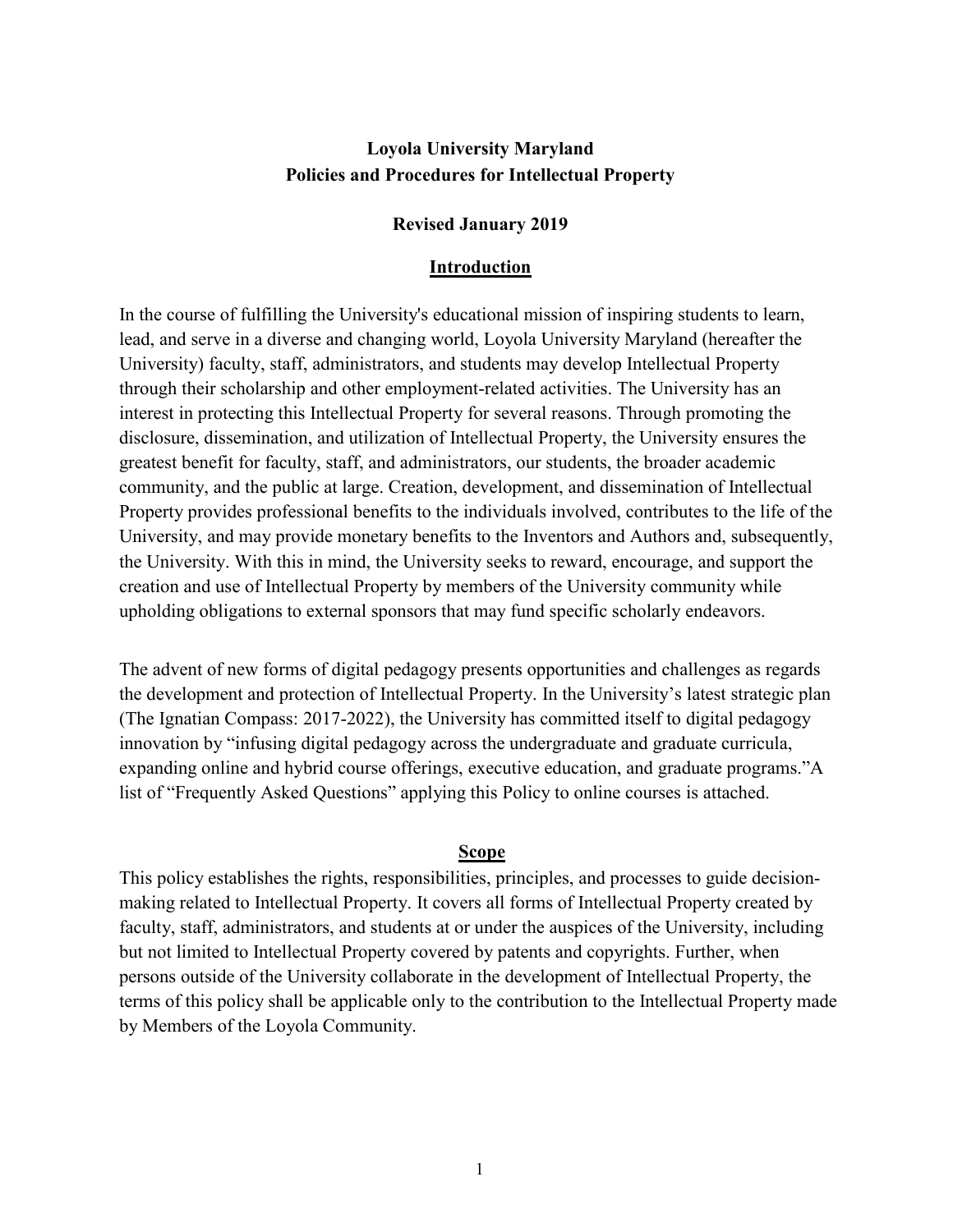## **Compliance with University Policies**

All Employees must comply with the University's policy on outside employment prior to providing services to another institution that may result in the development of Intellectual Property.

All Members of the Loyola Community must adhere to the University's policy on Copyright Permissions including with respect to making derivative works.

### **Definitions**

**Author** is the term used for the creator of the original expression in a work of authorship that is subject to copyright protection. The author is also the owner of copyright unless there is a written assignment of the copyright to another person, such as a publisher, or in cases of works made for hire (see below).

**Employee** is any individual employed by Loyola University Maryland, including any faculty member, administrator, staff member, or student employee.

**Intellectual Property** refers broadly to patents, copyrights, trademarks, and (according to some definitions) trade secrets, in addition to the underlying subject matter that is controlled by the owner of these property rights established by statute (namely, inventions, works of authorship, and identifiers that distinguish goods and services in the marketplace). Intellectual Property may include inventions, new processes, written compositions, computer software, new chemical compounds, music, other artistic creations, digital content such as involved in the delivery of online courses, or new forms of plants or animals.

**Invention** is any new or useful process or discovery, method, technique, machine, device, manufacture, software, or other improvement thereof. Inventions are novel, useful, and arise from the intellectual pursuits of an individual or individuals.

**Inventor** is an individual who makes an independent inventive contribution to the development of an Invention. An Inventor formulates "a definite and permanent idea of the complete and operative intention as it is thereafter to be applied in practice." Individuals, including students, who carry out the independent idea conceived of by someone else or test a concept are not Inventors. However, anyone, including a student, who makes an independent innovative contribution to an Invention must be recognized as a co-Inventor.

**Member of the Loyola Community** means any Employee or enrolled student of Loyola University Maryland.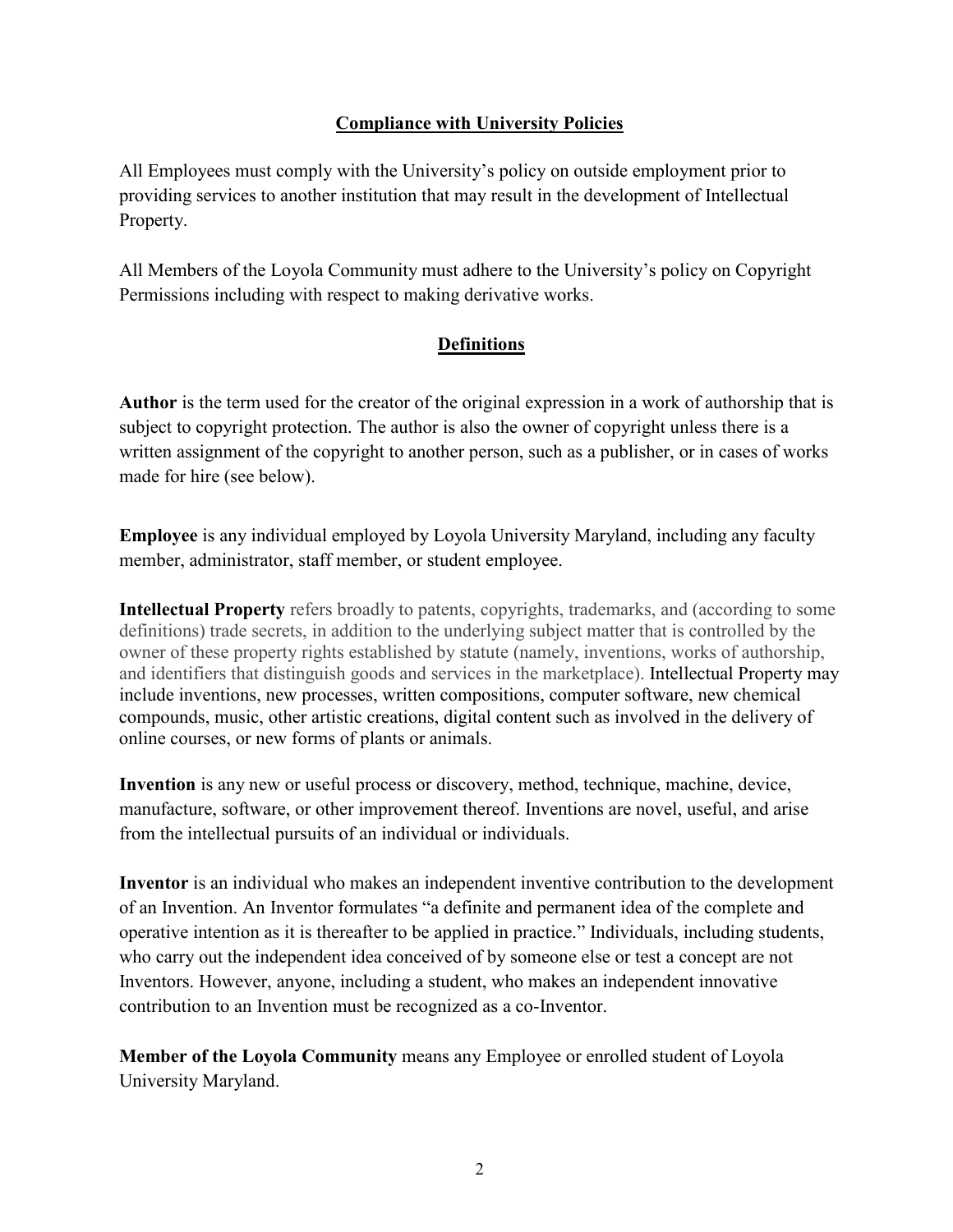**Principal Inventor** is an Inventor who oversees the creation of an Invention by a group of Inventors.

**Sponsored Project** is an externally funded activity governed by a formal written agreement between the University and the sponsor. Sponsored project agreements typically include grants, contracts, cooperative agreements, or letters of agreement.

**Substantial Contribution** is a contribution of the University's resources above and beyond what is ordinarily available to Employees to carry out their normal assigned duties or, in the case of students who are not employees of the University, one's normal academic activities. Normal use of assigned office space, office equipment, library resources, laboratory space and supplies, technology support or administrative staff would not be considered a Substantial Contribution.

**Work for Hire** is a work of authorship prepared by an Employee within the scope of employment or a certain type of work that is specially ordered or commissioned in accordance with a written agreement that goes beyond the scope of normally assigned duties.

# **Copyright**

### 1. **Ownership of Material Subject to Copyright Protection**

- a. In keeping with the longstanding tradition of faculty ownership of scholarly writings, creative works, and other materials that are potentially subject to copyright protection, and subject to the exceptions in subsections i) and ii) below, the University disclaims ownership of works of authorship by faculty members. The University retains the non-exclusive right to use scholarly materials owned by the faculty– including but not limited to departmental websites, course descriptions, course syllabi, course assignments, digital academic presentations, and course examinations – for internal educational and admininistrative purposes without payment of any royalties or other fees.
- i. Sponsored Project: When copyrightable material is created by a faculty member utilizing funding from a Sponsored Project agreement, the terms of that agreement will supersede this general policy with regard to ownership.
- ii. Certain works developed specifically for the use of the University: When a faculty member is assigned, outside of their normal academic responsibilities and where additional compensation is provided, a specific task with a defined outcome that includes copyrightable material, said work shall be considered a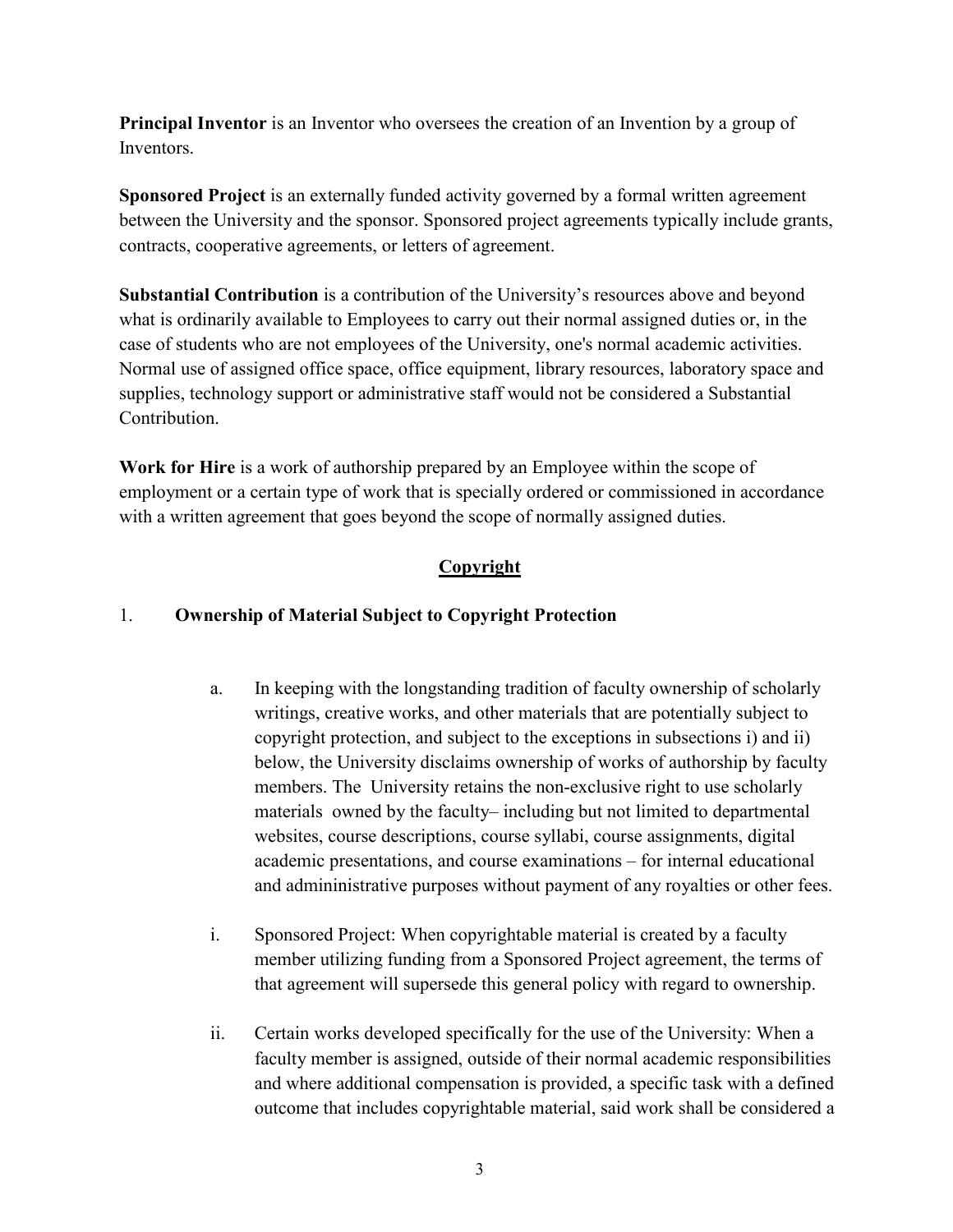Work for Hire and shall be owned by the University. In the case of a Work for Hire that is distance education (online) courseware, the faculty member shall have a right of first refusal to deliver the course in a similar format for a period of five years beginning in the academic year after the course is first offered in an online format.

- b. With the following exceptions, any work created in the course of one's duties by an Employee who is not a faculty member will be considered a Work for Hire and wholly owned by the University:
	- i. Sponsored Project: If copyrightable material is created through a Sponsored Project, the terms of the Sponsored Project agreement will supersede this Policy.
	- ii. Scholarly writings including articles, contributions to edited volumes, and books – that are authored by a non-faculty Employee will be wholly owned by the Employee.
- c. A work created by a student other than in the course of employment by the University is owned by the student, subject to the terms of any applicable Sponsored Project agreement. In addition, works created by students through the University's Innovation Center or similar settings will be governed by the terms of an agreement between the University and the student.
- d. Members of the Loyola Community who own copyrights to works have the right to license or assign their works to others with or without payment of fees or royalties.

#### **2. Distribution of Income/Royalties/Licensing Fees**

In the absence of a written agreement providing for the distribution of income from a copyrightable work, including a Sponsored Project agreement, income shall be distributed as follows:

a. Income from works that are solely owned by the Author will accrue and belong to the Author.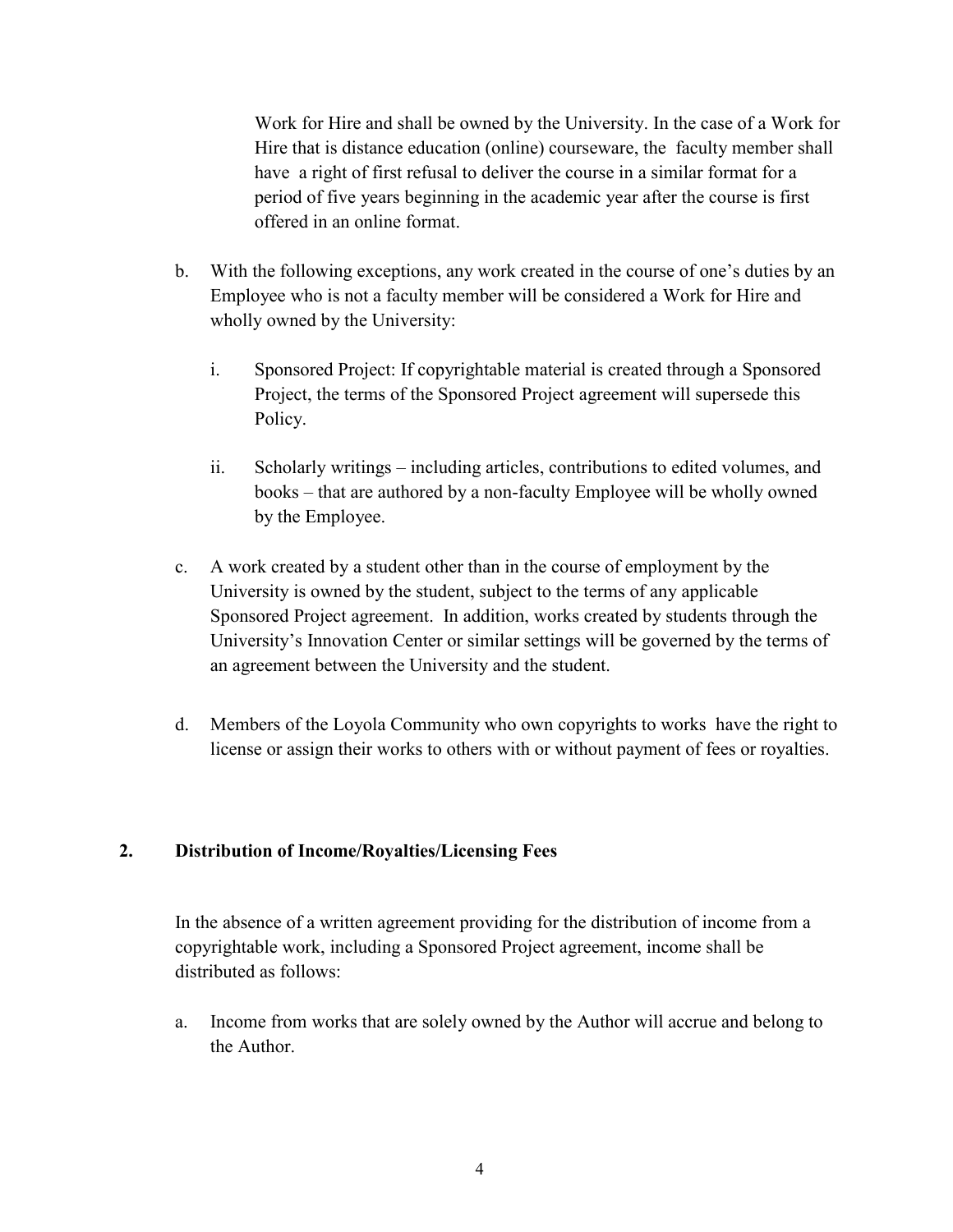b. Income from all works owned by the University will accrue and belong to the University; however, any revenue from the sale, distribution or licensing of online courses will be distributed according to the following schedule:

| Author(s)                                  | $50\%$ |
|--------------------------------------------|--------|
| Office of Digital Teaching and<br>Learning | 10%    |
| Dean's Office of the Author's School       | 20%    |
| <b>University General Fund</b>             | 20%    |

### **Patents**

### **1. Ownership of Inventions**

- a. Unless the University has entered into a Sponsored Project agreement to the contrary, the University asserts its ownership of all Inventions made or conceived by a Member of the Loyola Community where the University has provided a Substantial Contribution. If the University has not provided a Substantial Contribution, the Invention shall be owned by the Inventor(s), subject to the terms of any applicable Sponsored Project agreement.
- b. Patents from Inventions owned by the Inventor should be administered so as to not involve the name, facilities, or resources of the University. Time spent in administering such patents should conform to University policies on outside activities by an Employee, if applicable. Inventors may request to assign Inventorowned patents to the University for administration in accordance with these Policies and Procedures. Employees should not patent Inventions that are in the specific area of their work in Loyola research programs or in a work area assigned to them without obtaining permission from the Vice President who oversees their Division.

At the request of the University, a Member of the Loyola Community who has developed an Invention that is owned by the University shall be required to execute any papers necessary for making application for patents in the United States and abroad and assigning of such patent applications or patents to the University or its designee.

## **2. Publication and Patent Rights**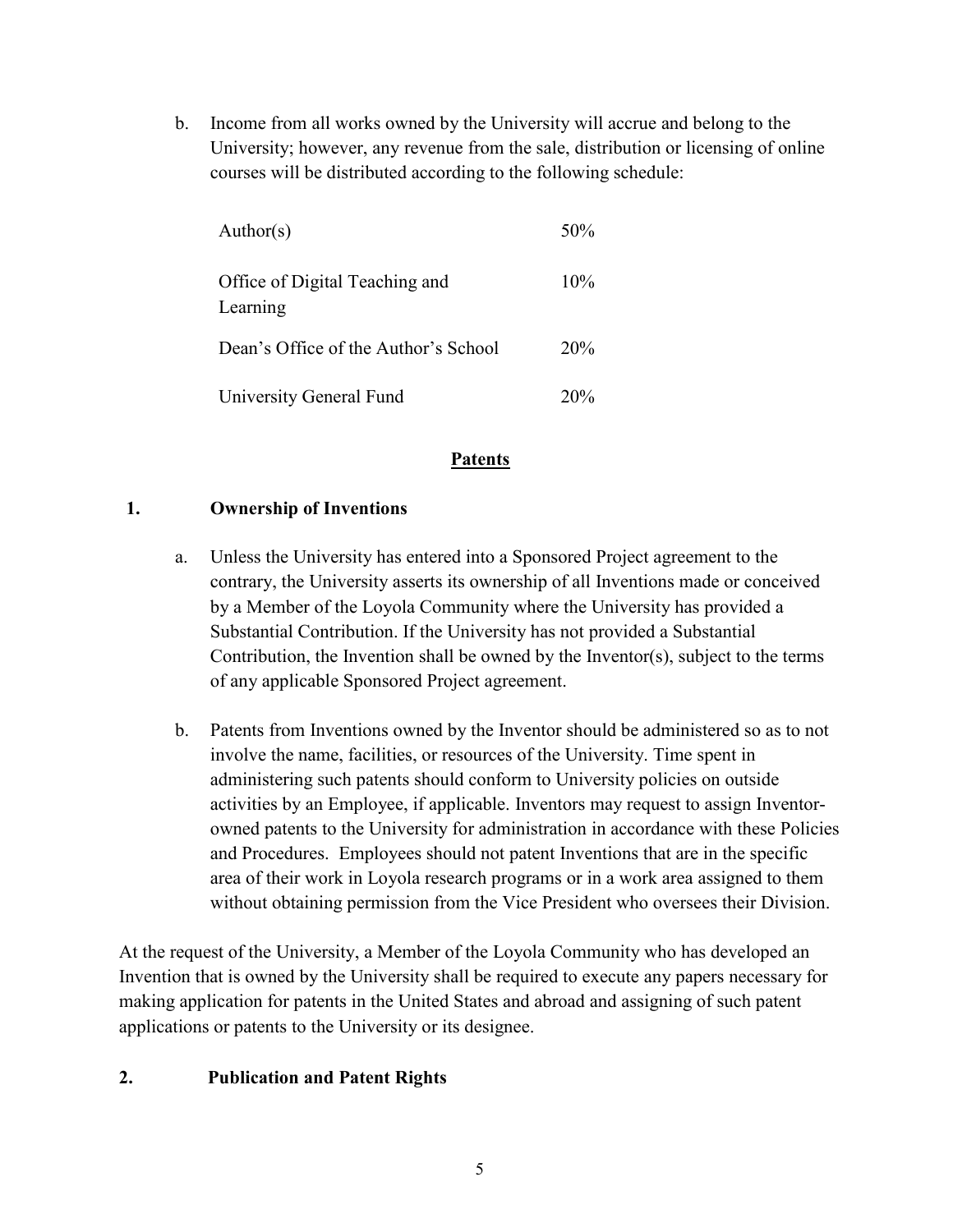Because patents exclude others from using inventive methods or materials for a defined period of time, they provide opportunities for Inventions to be commercialized. Commercialization provides opportunities for the general public to benefit from the Invention and remuneration to accrue to the Inventor(s) and other interested parties. Because of the potential value inherent in a patent, establishing ownership is a legally defined process that requires Inventors to adhere to specific steps.

To protect an Invention's potential value as it is being developed, Inventors are advised to:

- a. Establish the date of Invention through maintaining bound notebooks recording the development of the Invention on signed and dated numbered pages that are witnessed. Signed and dated entries also should be maintained if further efforts are made to reduce the Invention to practice.
- b. At least 45 days prior to publication, disclose the Invention as required in Section 3 below so as to ensure that its patentability is not compromised. (Inventors should note that describing an Invention in a federal grant application constitutes publication and compromises patentability if the grant is awarded because funded applications are publicly available through the Freedom of Information Act. With this in mind, when submitting a grant application Inventors should identify any section of an application that contains confidential and/or proprietary information in order to protect an Invention.)
- c. Obtain Non-Disclosure agreements before discussing an Invention with any individual, including students, potential commercial partners, and others. All Non-Disclosure agreements must be retained by the Inventor in a secure place and provided to the University upon request.

#### **3. Disclosure of Inventions**

Any Inventor who creates an Invention during the course of or related to his/her University activities must disclose the Invention to the University on the Loyola University Maryland Invention Disclosure Form (Appendix 1). When more than one Inventor participated in the creation of an Invention, the Principal Inventor must identify all co-Inventors and identify the share in the Invention assigned to each co-Inventor. The Disclosure Form must be delivered to the Office of Research and Sponsored Programs, which will forward copies to the Vice President for Academic Affairs. If any of the Inventor(s) are faculty members, the Office of Research and Sponsored Programs also will forward the Disclosure Form to the appropriate Dean(s). If any of the Inventor(s) are non-faculty Employee(s), the Office of Research and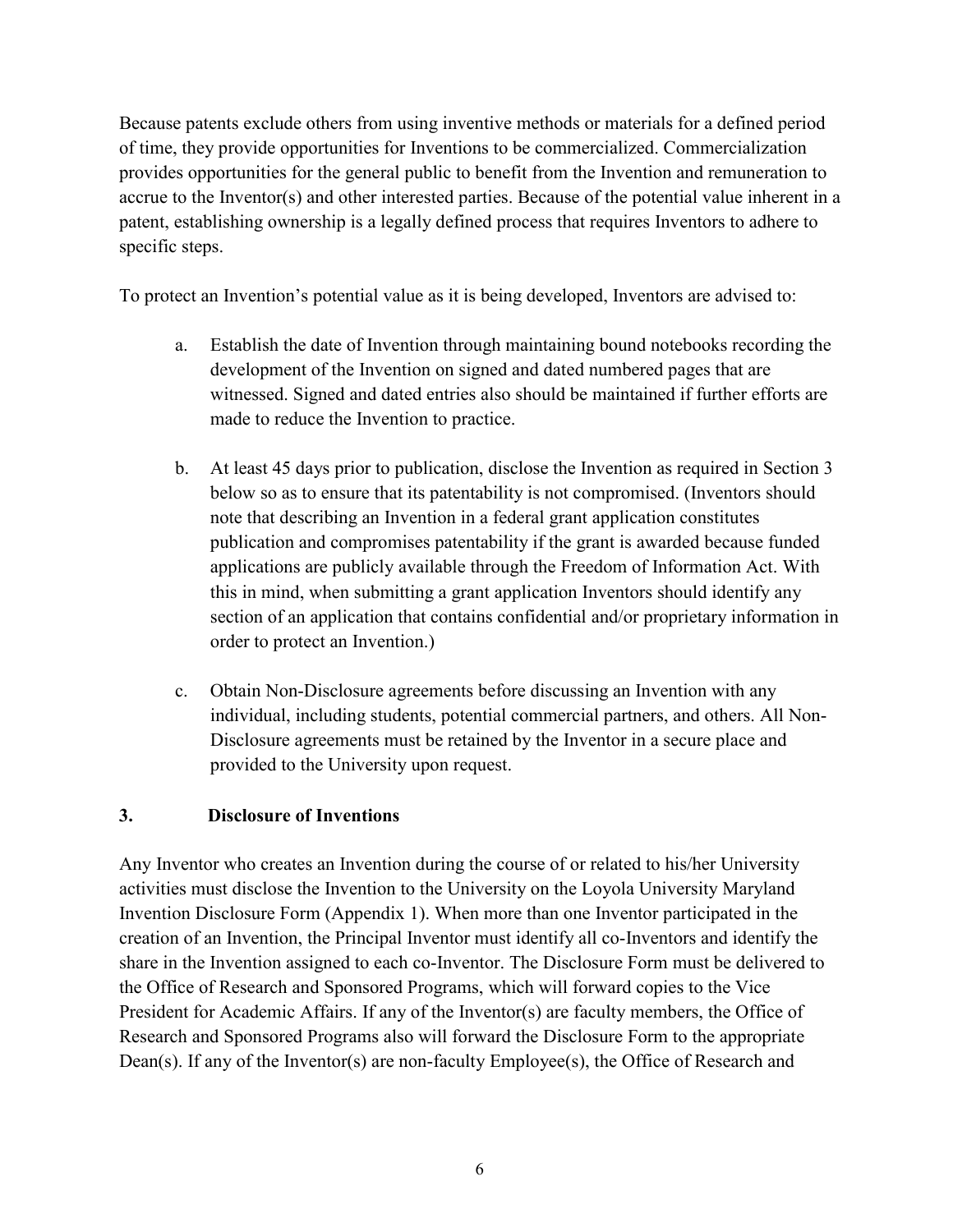Sponsored Programs also will forward the Disclosure Form to the Vice President overseeing the Inventor(s) Division(s), if other than the Academic Division.

If a Sponsored Project agreement supported the creation of the Invention, the Director of the Office of Research and Sponsored Programs will be responsible for complying with any reporting requirements and ensuring that reporting deadlines are met.

# **4. Determination of Substantial Contribution**

If the Inventor or Principal Inventor is a faculty member, the Dean to whom the Inventor or Principal Inventor, as applicable, reports will determine whether the University has provided a Substantial Contribution to the Invention. In instances where the Inventor or Principal Inventor is a student, the Dean to whom the student's academic advisor reports will determine whether the University has provided a Substantial Contribution to the Invention. In all other cases, the Vice President of the Inventor's Division will determine whether the University has provided a Substantial Contribution. The Inventor or Principal Inventor, as applicable, will be informed in writing of the decision made.

For all Inventions owned by the University, signatures of the Inventor(s) will constitute agreement to the percentage share identified on the Disclosure Form and will be used as the basis for determining the proportional share of any potential proceeds accruing to each co-Inventor with the sum total equivalent to the Inventor's share as delineated in Section 6 below. The percentage share is binding throughout the life of the patent unless all parties sign an amendment to the Disclosure Form altering the percentage shares to be received by each co-**Inventor** 

Inventors also must disclose any potential conflicts of interest and execute all assignments, contracts, waivers, disclosures, or other legal documents necessary to vest in the University the rights to any Invention in which it retains an interest. Moreover, these obligations are binding even if an Inventor or co-Inventor leaves the University.

Inventors may not enter into any patent or assignment agreement on any Invention in which the University may hold an interest without prior authorization from the Vice President overseeing their Division.

## **5. Determination to Pursue a Patent**

Obtaining a patent for an Invention is a costly and time-consuming process. Once a patent has been obtained, the owner also must expend significant effort to license or otherwise commercialize an Invention as well as to protect a patent from any claims that may arise.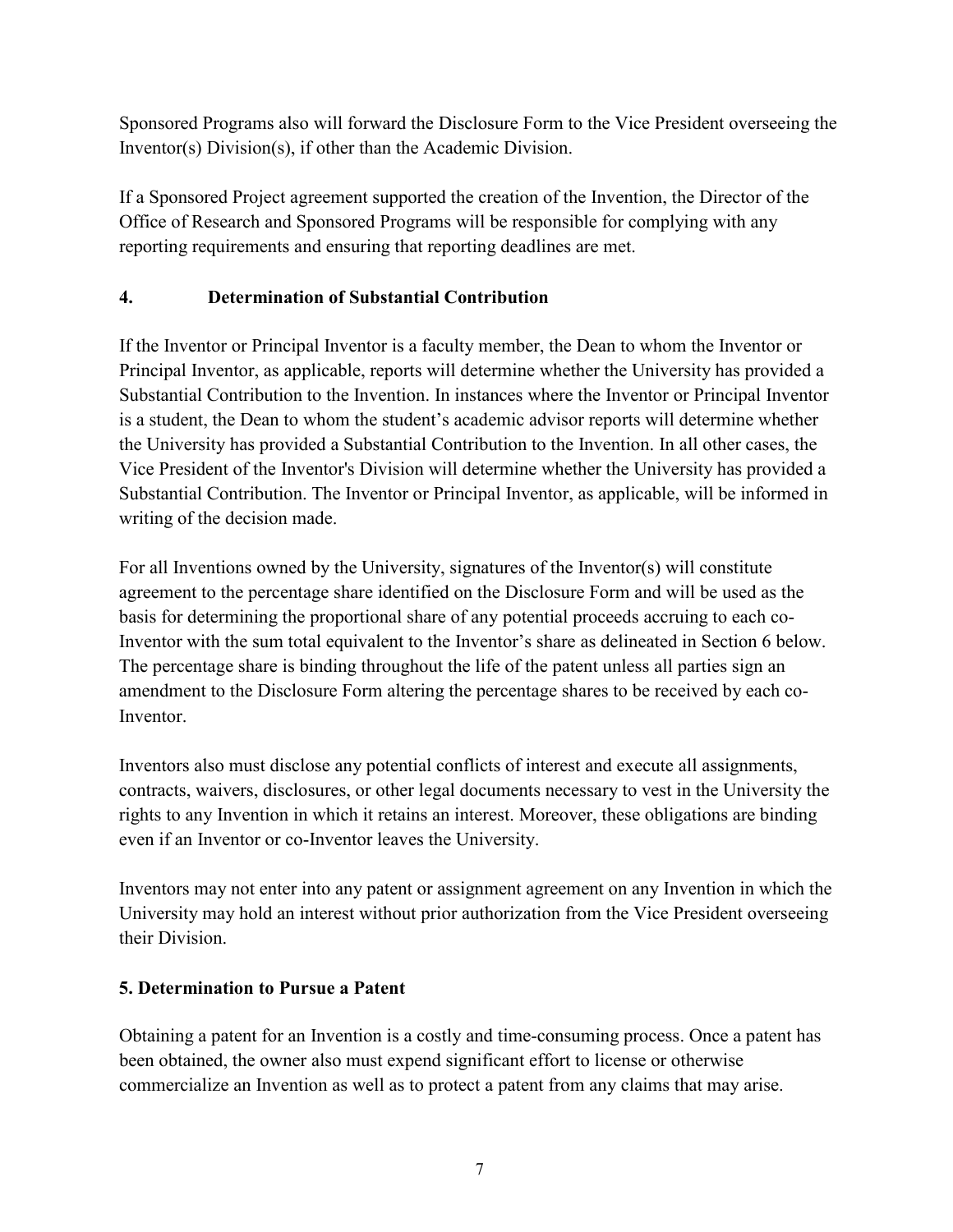Because of this, the University must be prudent when determining whether or not to pursue a patent for an Invention.

Once ownership by the University has been established, if the Inventor or Principal Inventor, as applicable, is a faculty member, the Dean overseeing the area will convene an *ad hoc* committee so that a recommendation can be made as to whether or not the University should pursue a patent. If the Inventor or Principal Inventor, as applicable, is a student, then the Dean to whom the student's academic advisor reports will convene the *ad hoc* committee. In all other cases, the Vice President who oversees the Division will assume the Dean's role as described in this and the next paragraph. It is anticipated that the *ad hoc* committee may include several faculty members or other Members of the Loyola Community who have the necessary expertise to provide an independent evaluation of the Invention. In addition to information provided by the Inventor(s), it is anticipated that the *ad hoc* committee may rely upon information provided by other sources qualified to evaluate an Invention including outside consultants, friends of the University with expertise in the area of the Invention, and technology development firms. The Director of the Office of Research and Sponsored Programs will be responsible for helping to facilitate this process.

The *ad hoc* committee will play an advisory role, making a recommendation to the Dean or Vice President, as applicable, as to whether to pursue the University's interest in the Invention. Subsequently, the Dean or Vice President, as applicable, will confer with the Vice President for Academic Affairs. Final decision-making authority will rest with the Vice President for Academic Affairs.

If an initial decision is made to pursue an Invention, the Vice President for Academic Affairs may ask the Director of the Office of Research and Sponsored Programs to help to identify an organization or individuals with expertise in patenting and commercializing technology. The University may choose to assign its ownership rights to a commercial venture or other interest that has the resources to patent and commercialize the Invention as well as to protect the Intellectual Property from any legal challenges.

If a decision is made not to pursue the Invention, the University will relinquish its ownership to the Inventor(s) who may then choose to pursue a patent utilizing their own resources in accordance with the guidelines set forth in Paragraph 1 above; however, the Inventor(s) will be required to provide the University with a non-exclusive, royalty-free license to utilize said Invention.

In either case, the University will notify the Inventor or Principal Inventor, as applicable, of its decision regarding whether or not to pursue the Invention within four months of the date the Disclosure Form is received by the Office of Research and Sponsored Programs.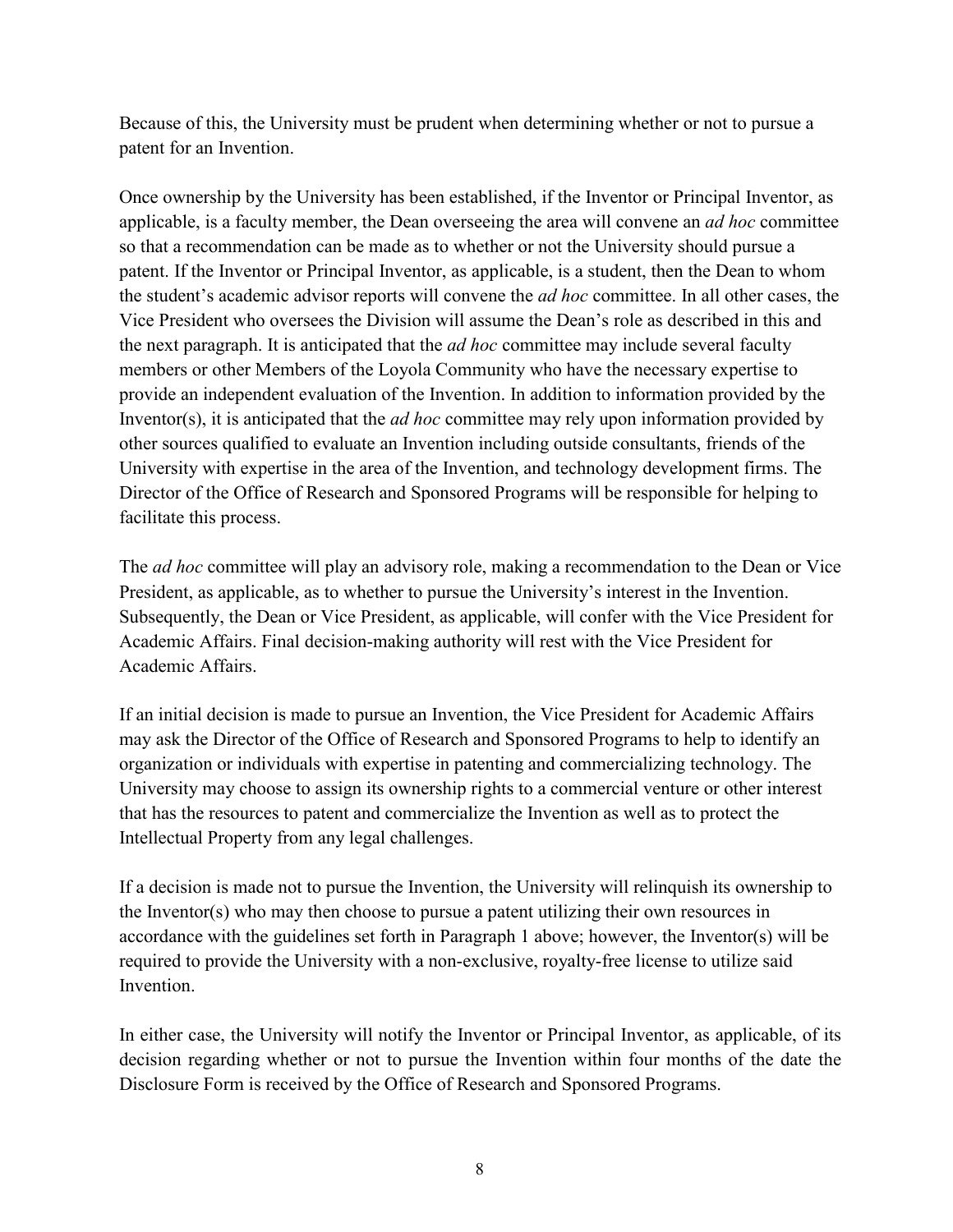If the University decides to pursue an Invention, the University shall move expeditiously to apply for a patent or enter into an assignment agreement with an interested party to patent and commercialize the Invention. If no application has been filed or assignment agreement negotiated within six months of the date of the ownership decision, the Inventor(s) may request in writing that the University relinquish its ownership so that the Inventor(s) can act to protect the value of the Invention. The University will deliver a final decision in writing to the Inventor(s) within three weeks of the date of this request.

### **6. Distribution of Financial Benefit and Expense**

The expenses of any patent application or proceeding for an Invention owned by the University will be paid by the University or its assignee. The University reserves the right to enter into a written agreement with a party of its own choosing or an Inventor(s) to share the costs of a patent application and proceedings.

Prior to the distribution of any royalties or other income, all direct expenses related to prosecuting and maintaining a patent and commercializing the Invention, including attorney's fees, shall be reimbursed to the University from receipts related to the Invention. Upon request, the University will provide a list of these expenses to the Inventor(s).

The resulting net income will be distributed according to the following schedule:

| Inventor(s)                  | 50%    |
|------------------------------|--------|
| Office of Technology Support | $10\%$ |
| University General Fund      | 40%    |

If the Inventor or Principal Inventor, as applicable, is a faculty member, 10% of the net income will be redirected from the General Fund to the academic Department of which the Principal Inventor is or was a member. Use of the Department's share may only be used to support future research endeavors.

#### **Disputes**

A dispute concerning application of any aspect of this policy must be submitted in writing to the Associate Vice President for Human Resources with a copy to the Vice President for Academic Affairs (VPAA). The dispute will be reviewed by an ad hoc committee appointed by the VPAA. The committee will consist of three members mutually acceptable to the Author or Inventor and